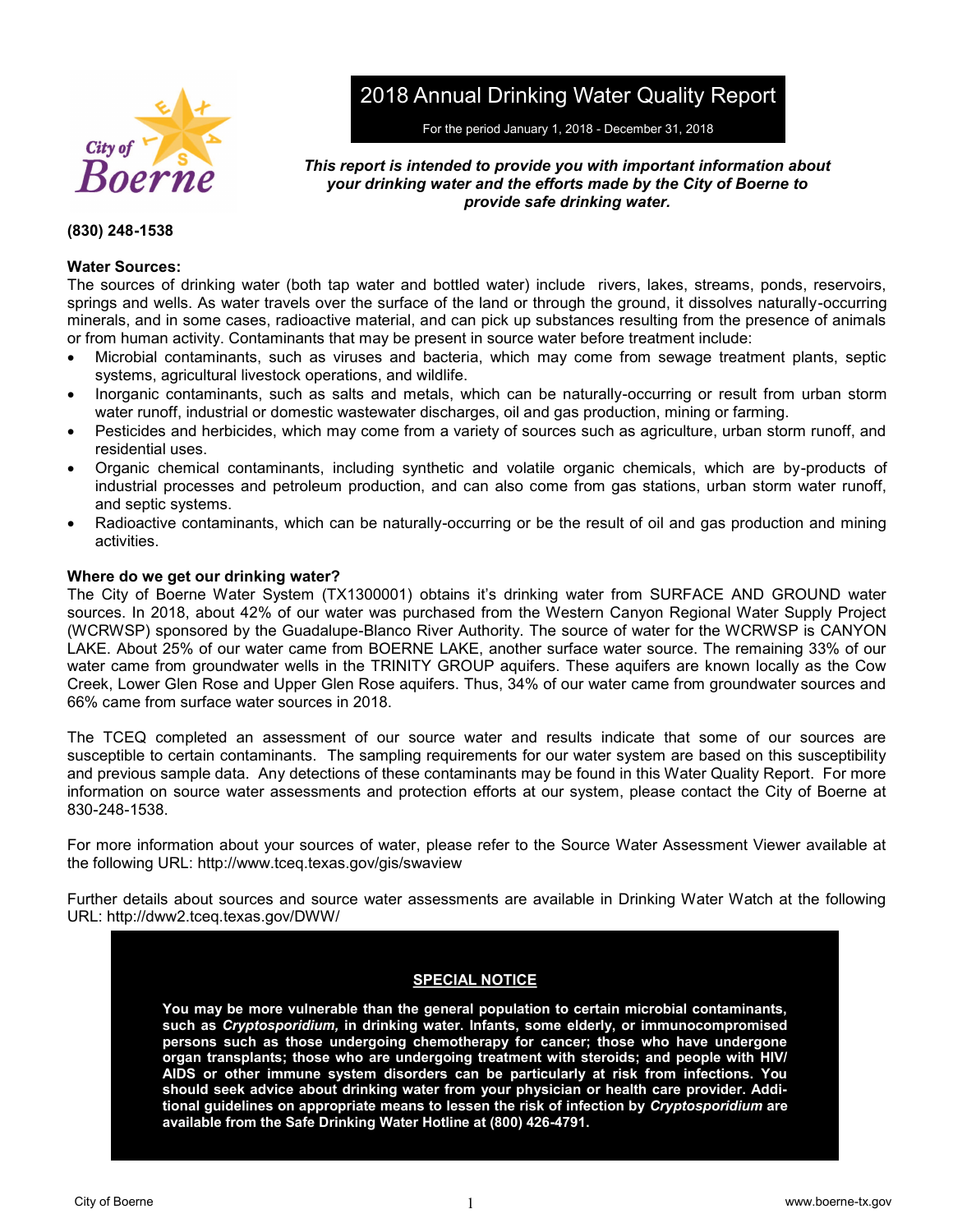#### **DEFINITIONS**

*The following table contains scientific terms and measures, some of which may require explanation.*

#### **Maximum Contaminant Level (MCL)**

The highest level of a contaminant that is allowed in drinking water. MCLs are set as close to the MCLGs as feasible using the best available treatment technology.

#### **Maximum Contaminant Level Goal (MCLG)**

The level of a contaminant in drinking water below which there is no known or expected health risk. MCLGs allow for a margin of safety.

#### **Maximum Residual Disinfectant Level (MRDL)**

The highest level of disinfectant allowed in drinking water. There is convincing evidence that addition of a disinfectant is necessary for control of microbial contaminants.

#### **Maximum Residual Disinfectant Level Goal (MRDLG)**

The level of drinking water disinfectant below which there is no known or expected risk to health. MRDLGs do not reflect the benefits of the use of disinfectants to control microbial contaminants.

**Treatment Technique**: A required process intended to reduce the level of a contaminant in drinking water.

# **Action Level Goal (ALG)**

The level of a contaminant in drinking water below which there is no known or expected risk to health. ALGs allow for a margin of safety.

#### **Action Level (AL)**

The concentration of a contaminant which, if exceeded, triggers treatment or other requirements which a water system must follow.

**Average Level**: Regulatory compliance with some MCLs are based on running annual average or monthly samples.

#### **ABBREVIATIONS**

**NTU** – Nephelometric Turbidity Units (a measure of turbidity)

**MFL** – million fibers per liter (a measure of asbestos)

**pCi/L** – picocuries per liter (a measure of radioactivity)

**ppm** – parts per million, or milligrams per liter (mg/L), or one ounce in 7,350 gallons of water

**ppb** – parts per billion, or micrograms per liter ( $\mu$ g/L), or one ounce in 7,350,000 gallons of water

**ppq** — parts per quadrillion or pictograms per liter (pg/L)

**ppt** – parts per trillion, or nanograms per liter **mrem/yr** – millirem per year (a measure of radiation) **N/A**: Not applicable.

# *ALL drinking water may contain contaminants.*

In order to ensure that tap water is safe to drink, EPA prescribes regulations which limit the amount of certain contaminants in water provided by public water systems. FDA regulations establish limits for contaminants in bottled water which must provide the same protection for public health.

Contaminants found in drinking water may cause taste, color or odor problems. Drinking water, including bottled water, may reasonably be expected to contain at least small amounts of some contaminants. The presence of contaminants does not necessarily indicate that water poses a health risk. More information about contaminants and potential health effects can be obtained by calling the EPA's Safe Drinking Water Hotline (800-426-4791). For more information on the taste, odor or color of your drinking water, please contact the City of Boerne at 830-249- 9511.

# **About The Following**

The information that follows lists all the federally regulated or monitored contaminants which have been found in your drinking water. The U.S. EPA requires water systems to test for up to 97 contaminants.

# **Regulated Contaminants**

# *Total Coliform*

Total coliform bacteria are used as indicators of microbial contamination of drinking water because testing for them is easy. While not disease-causing organisms themselves, they are often found in association with other microbes that are capable of causing disease. Coliform bacteria are more hardy than many disease-causing organisms; therefore, their absence from water is a good indication that the water is microbiologically safe for human consumption.

| Positive results were from tests on<br>2 positive<br>2<br>0<br>N<br>$\mathbf{0}$<br>0<br>water mains under construction not<br>monthly<br>samples | <b>MCLG</b> | <b>Total Coliform</b><br><b>Maximum</b><br>Contaminant<br>Level* | <b>Highest</b><br><b>Monthly</b><br><b>Number</b><br>οf<br><b>Positive</b><br><b>Samples</b> | <b>Fecal Coliform</b><br>or E. Coli<br><b>Maximum</b><br><b>Contaminant</b><br>Level | <b>Total Positive</b><br>E. Coli or<br>Fecal<br><b>Coliform</b><br><b>Samples</b> | <b>Violation</b> | <b>Likely Source of Contamination</b>                                                       |
|---------------------------------------------------------------------------------------------------------------------------------------------------|-------------|------------------------------------------------------------------|----------------------------------------------------------------------------------------------|--------------------------------------------------------------------------------------|-----------------------------------------------------------------------------------|------------------|---------------------------------------------------------------------------------------------|
|                                                                                                                                                   |             |                                                                  |                                                                                              |                                                                                      |                                                                                   |                  | Naturally present in the environment.<br>yet tied in to the City of Boerne water<br>system. |

\*Two or more coliform found samples in any single month.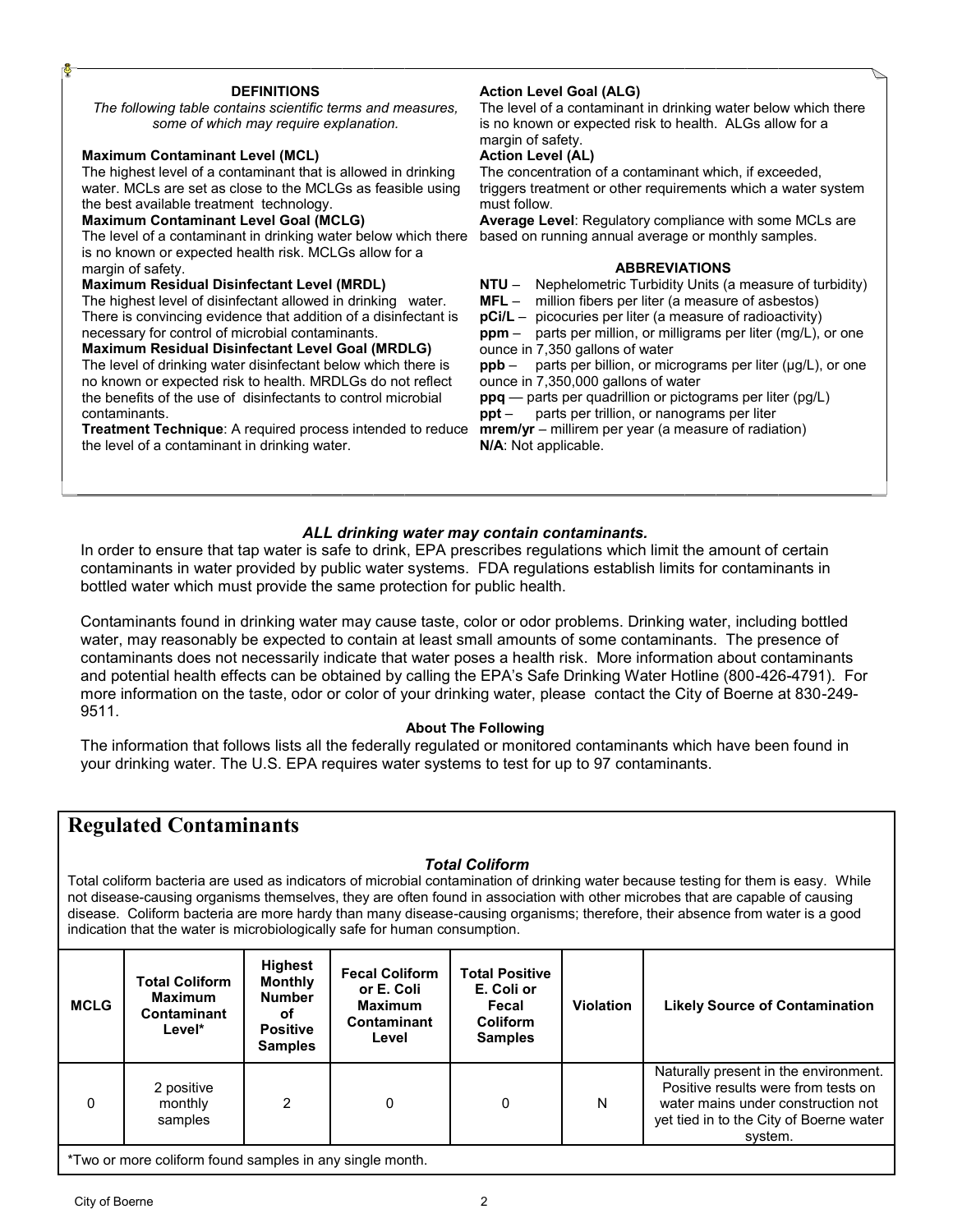# **Regulated Contaminants (cont.)**

# *Turbidity*

| <i><u><b>I</b>UIDIUILY</u></i><br>Turbidity has no health effects. Turbidity is a measurement of the cloudiness of the water caused by suspended particles. We<br>monitor it because it is a good indicator of water quality and the effectiveness of our filtration. |                                                                                                                                               |               |                                                                                                                  |                                              |                       |            |                           |                                                                                                       |                                       |                                                                                                                                                                                                                                                                    |  |
|-----------------------------------------------------------------------------------------------------------------------------------------------------------------------------------------------------------------------------------------------------------------------|-----------------------------------------------------------------------------------------------------------------------------------------------|---------------|------------------------------------------------------------------------------------------------------------------|----------------------------------------------|-----------------------|------------|---------------------------|-------------------------------------------------------------------------------------------------------|---------------------------------------|--------------------------------------------------------------------------------------------------------------------------------------------------------------------------------------------------------------------------------------------------------------------|--|
| Results on Self-supplied Water (Water from Boerne City Lake) - 2018                                                                                                                                                                                                   |                                                                                                                                               |               |                                                                                                                  |                                              |                       |            |                           |                                                                                                       |                                       |                                                                                                                                                                                                                                                                    |  |
| Limit<br>(Treatment Technique)                                                                                                                                                                                                                                        |                                                                                                                                               |               |                                                                                                                  |                                              | <b>Level Detected</b> |            | Violation                 |                                                                                                       | <b>Likely Source of Contamination</b> |                                                                                                                                                                                                                                                                    |  |
| <b>Highest single</b><br>measurement                                                                                                                                                                                                                                  |                                                                                                                                               |               | 1 NTU                                                                                                            |                                              | 0.15 NTU              |            | N                         |                                                                                                       |                                       | Soil Runoff.                                                                                                                                                                                                                                                       |  |
|                                                                                                                                                                                                                                                                       |                                                                                                                                               |               |                                                                                                                  |                                              |                       |            |                           |                                                                                                       |                                       | 95PT (95% of the monthly measurement of Turbidity). 100% of measurements were below the limit of 0.3 NTU.                                                                                                                                                          |  |
| Lowest monthly<br>% meeting limit                                                                                                                                                                                                                                     |                                                                                                                                               |               | 0.3 NTU                                                                                                          |                                              | 100%                  |            | N                         |                                                                                                       |                                       | Soil Runoff.                                                                                                                                                                                                                                                       |  |
|                                                                                                                                                                                                                                                                       |                                                                                                                                               |               | Additional Results on Purchased Surface Water (Water from Canyon Lake) - 2018                                    |                                              |                       |            |                           |                                                                                                       |                                       |                                                                                                                                                                                                                                                                    |  |
| <b>Highest single</b><br>measurement                                                                                                                                                                                                                                  |                                                                                                                                               |               | 1 NTU                                                                                                            |                                              | 0.094                 |            | N                         |                                                                                                       |                                       | Soil Runoff.                                                                                                                                                                                                                                                       |  |
|                                                                                                                                                                                                                                                                       |                                                                                                                                               |               |                                                                                                                  |                                              |                       |            |                           |                                                                                                       |                                       | 95PT (95% of the monthly measurement of Turbidity). 100% of measurements were below the limit of 0.3 NTU.                                                                                                                                                          |  |
| Lowest monthly<br>% meeting limit                                                                                                                                                                                                                                     |                                                                                                                                               |               | 0.3 NTU                                                                                                          |                                              | 100%                  |            | N                         |                                                                                                       |                                       | Soil Runoff.                                                                                                                                                                                                                                                       |  |
| <b>Inorganic Contaminants</b>                                                                                                                                                                                                                                         |                                                                                                                                               |               |                                                                                                                  |                                              |                       |            |                           |                                                                                                       |                                       |                                                                                                                                                                                                                                                                    |  |
| <b>Collection</b><br><b>Date</b>                                                                                                                                                                                                                                      |                                                                                                                                               | Contaminant   | <b>Highest</b><br>Level<br><b>Detected</b>                                                                       | Range of<br><b>Levels</b><br><b>Detected</b> | <b>MCLG</b>           | <b>MCL</b> | Unit of<br><b>Measure</b> |                                                                                                       | <b>Violation</b>                      | <b>Likely Source of</b><br>Contamination                                                                                                                                                                                                                           |  |
| 2018                                                                                                                                                                                                                                                                  |                                                                                                                                               | Barium        | 0.0229                                                                                                           | 0.0229-<br>0.0229                            | $\overline{c}$        | 2          | ppm                       |                                                                                                       | N                                     | Discharge of drilling wastes;<br>Discharge from metal<br>refineries; Erosion of natural<br>deposits.                                                                                                                                                               |  |
| 2018                                                                                                                                                                                                                                                                  |                                                                                                                                               | Fluoride*     | 0.1                                                                                                              | $0.11 - 0.11$                                | 4                     | 4          | ppm                       |                                                                                                       | N                                     | Erosion of natural deposits;<br>Water additive which<br>promotes strong teeth;<br>Discharge from fertilizer and<br>aluminum factories.                                                                                                                             |  |
| *Fluoride compounds are salts that form when the element, fluorine, combines with minerals in soil or rocks. The City<br>of Boerne does not add fluoride to its drinking water.                                                                                       |                                                                                                                                               |               |                                                                                                                  |                                              |                       |            |                           |                                                                                                       |                                       |                                                                                                                                                                                                                                                                    |  |
| Nitrate<br>2018<br>(measured as<br>$\overline{2}$<br>Nitrogen)                                                                                                                                                                                                        |                                                                                                                                               | $0.14 - 2.25$ | 10                                                                                                               | 10                                           | ppm                   |            | N                         | Runoff from fertilizer use;<br>Leaching from septic tanks,<br>sewage; Erosion of natural<br>deposits. |                                       |                                                                                                                                                                                                                                                                    |  |
| 2018                                                                                                                                                                                                                                                                  | Discharge from petroleum<br>${\sf N}$<br>Selenium<br>< 0.001<br>< 0.001<br>50<br>50<br>ppb<br>of natural deposits; Dis-<br>charge from mines. |               |                                                                                                                  |                                              |                       |            |                           | and metal refineries; Erosion                                                                         |                                       |                                                                                                                                                                                                                                                                    |  |
|                                                                                                                                                                                                                                                                       |                                                                                                                                               |               | or agricultural activity. If you are caring for an infant, you should ask advice from your health care provider. |                                              |                       |            |                           |                                                                                                       |                                       | Nitrate in drinking water at levels above 10 ppm is a health risk for infants of less than six months of age. High nitrate levels<br>in drinking water can cause blue baby syndrome. Nitrate levels may rise quickly for short periods of time because of rainfall |  |

|      | <b>Maximum Residual Disinfection Level</b><br>Systems must complete and submit disinfection data on the Surface Water Monthly Operations Report (SWMOR). On the Annual<br>Water Quality Report, the system must provide disinfectant type, minimum, maximum and average levels. |                  |                         |                         |             |              |                           |                                           |  |  |  |  |
|------|---------------------------------------------------------------------------------------------------------------------------------------------------------------------------------------------------------------------------------------------------------------------------------|------------------|-------------------------|-------------------------|-------------|--------------|---------------------------|-------------------------------------------|--|--|--|--|
| Year | <b>Disinfectant</b>                                                                                                                                                                                                                                                             | Average<br>Level | <b>Minimum</b><br>Level | <b>Maximum</b><br>Level | <b>MRDL</b> | <b>MRDLG</b> | Unit of<br><b>Measure</b> | <b>Source of Chemical</b>                 |  |  |  |  |
| 2018 | Free Chlorine                                                                                                                                                                                                                                                                   | 0.87             | 0.72                    | 1.04                    | 4.0         | 4.0          | ppm                       | Disinfectant used to control<br>microbes. |  |  |  |  |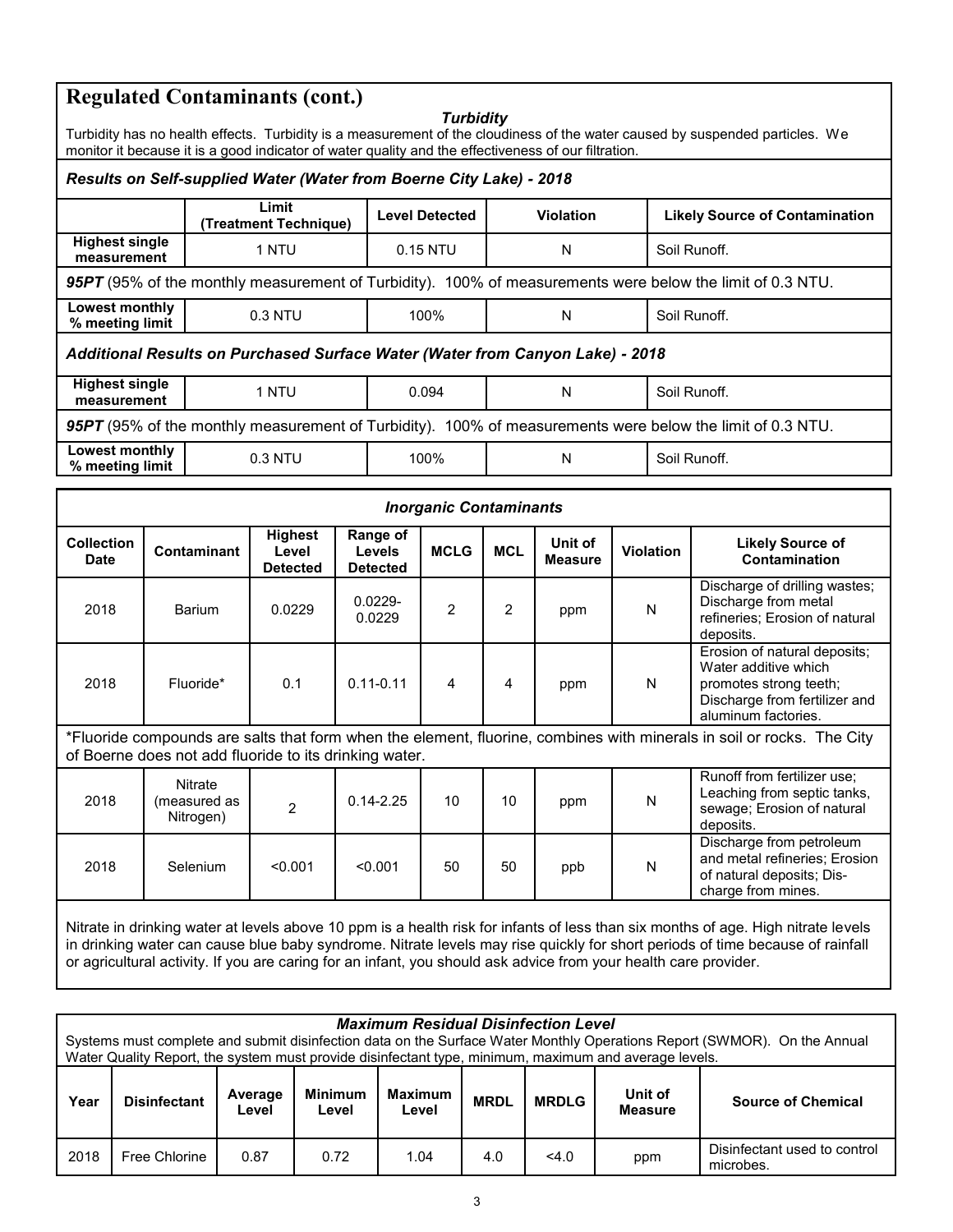| <b>Regulated Contaminants (cont.)</b><br><b>Disinfectants and Disinfection By-Products</b>                                                                                                                                                                                                                                                                                                                                                                                                                                                                                                                                                                                                                                                                                                                                                                                                            |                                                                                                                                                                                                         |             |                                            |                                              |                              |                            |  |                                                                                                                          |  |                  |                                                                                                                               |
|-------------------------------------------------------------------------------------------------------------------------------------------------------------------------------------------------------------------------------------------------------------------------------------------------------------------------------------------------------------------------------------------------------------------------------------------------------------------------------------------------------------------------------------------------------------------------------------------------------------------------------------------------------------------------------------------------------------------------------------------------------------------------------------------------------------------------------------------------------------------------------------------------------|---------------------------------------------------------------------------------------------------------------------------------------------------------------------------------------------------------|-------------|--------------------------------------------|----------------------------------------------|------------------------------|----------------------------|--|--------------------------------------------------------------------------------------------------------------------------|--|------------------|-------------------------------------------------------------------------------------------------------------------------------|
| <b>Collection</b><br><b>Date</b>                                                                                                                                                                                                                                                                                                                                                                                                                                                                                                                                                                                                                                                                                                                                                                                                                                                                      | Contaminant                                                                                                                                                                                             |             | <b>Highest</b><br>Level<br><b>Detected</b> | Range of<br><b>Levels</b><br><b>Detected</b> | <b>MCLG</b>                  | <b>MCL</b>                 |  | Units of<br><b>Measure</b>                                                                                               |  | <b>Violation</b> | <b>Likely Source of</b><br>Contamination                                                                                      |
| 2018                                                                                                                                                                                                                                                                                                                                                                                                                                                                                                                                                                                                                                                                                                                                                                                                                                                                                                  | <b>Haloacetic Acids</b><br>(HAA5)                                                                                                                                                                       |             | 25                                         | $1.7 - 36.2$                                 | No goal<br>for the<br>total  | 60                         |  | ppb                                                                                                                      |  | N                | <b>Byproduct of drinking</b><br>water disinfection.                                                                           |
| 2018                                                                                                                                                                                                                                                                                                                                                                                                                                                                                                                                                                                                                                                                                                                                                                                                                                                                                                  | Total<br>Trihalomethanes<br>(TThm)                                                                                                                                                                      |             | 76                                         | $8.2 - 94.8$                                 | No goal<br>for the<br>total  | 80                         |  | ppb                                                                                                                      |  | N                | Byproduct of drinking<br>water disinfection.                                                                                  |
|                                                                                                                                                                                                                                                                                                                                                                                                                                                                                                                                                                                                                                                                                                                                                                                                                                                                                                       | averages of individual samples. No violations occurred because the Highest Level Detected averages did not exceed MCL.<br>or central nervous systems, and may have an increased risk of getting cancer. |             |                                            |                                              |                              |                            |  |                                                                                                                          |  |                  | Some people who drink trihalomethanes in excess of the MCL over many years may experience problems with their liver, kidneys, |
| <b>Lead and Copper</b>                                                                                                                                                                                                                                                                                                                                                                                                                                                                                                                                                                                                                                                                                                                                                                                                                                                                                |                                                                                                                                                                                                         |             |                                            |                                              |                              |                            |  |                                                                                                                          |  |                  |                                                                                                                               |
| <b>Date</b><br><b>Sampled</b>                                                                                                                                                                                                                                                                                                                                                                                                                                                                                                                                                                                                                                                                                                                                                                                                                                                                         | <b>Contaminant</b>                                                                                                                                                                                      | <b>MCLG</b> | <b>Action</b><br>Level<br>(AL)             | 90th<br><b>Percentile</b>                    | # Sites<br>Over<br><b>AL</b> | Units of<br><b>Measure</b> |  | <b>Violation</b>                                                                                                         |  |                  | <b>Likely Source of</b><br>Contamination                                                                                      |
| 2016                                                                                                                                                                                                                                                                                                                                                                                                                                                                                                                                                                                                                                                                                                                                                                                                                                                                                                  | Copper                                                                                                                                                                                                  | 1.3         | 1.3                                        | 0.195                                        | 0                            | ppm                        |  | Erosion of natural deposits;<br>leaching from wood<br>N<br>preservatives; corrosion of<br>household plumbing<br>systems. |  |                  |                                                                                                                               |
| 2016                                                                                                                                                                                                                                                                                                                                                                                                                                                                                                                                                                                                                                                                                                                                                                                                                                                                                                  | Corrosion of household<br>0<br>2.7<br>15<br>1<br>N<br>plumbing systems; erosion of<br>Lead<br>ppb<br>natural deposits.                                                                                  |             |                                            |                                              |                              |                            |  |                                                                                                                          |  |                  |                                                                                                                               |
| Infants and young children are typically more vulnerable to lead in drinking water than the general population. It is pos-<br>sible that lead levels at your home may be higher than at the homes in the community as a result of materials used in<br>your home's plumbing. If you are concerned about elevated lead levels in your home's water, you may wish to have<br>your water tested and flush your tap for 30 seconds to two minutes before using tap water. Additional information is<br>available from the Safe Drinking Water Hotline at (800) 426-4791.<br>The EPA allows us to monitor for some contaminants less than once per year because the concentrations of these<br>contaminants do not vary significantly from year to year, or our system is not considered vulnerable to this type of<br>contamination. Some of our data, though representative, are more than one year old. |                                                                                                                                                                                                         |             |                                            |                                              |                              |                            |  |                                                                                                                          |  |                  |                                                                                                                               |

| <b>Synthetic Organic Contaminants</b><br><b>Including Pesticides and Herbicides</b>                                                                                                                                  |         |        |        |     |     |     |   |                                                 |  |  |
|----------------------------------------------------------------------------------------------------------------------------------------------------------------------------------------------------------------------|---------|--------|--------|-----|-----|-----|---|-------------------------------------------------|--|--|
| <b>Highest</b><br>Range of<br><b>Collection</b><br>Unit of<br><b>MCL</b><br><b>MCLG</b><br><b>Violation</b><br>Contaminant<br>Levels<br>Level<br><b>Date</b><br><b>Measure</b><br><b>Detected</b><br><b>Detected</b> |         |        |        |     |     |     |   | <b>Likely Source of</b><br>Contamination        |  |  |
| 2017                                                                                                                                                                                                                 | Dalapon | < 0.01 | < 0.01 | 200 | 200 | ppb | N | Runoff from herbicide used<br>on rights of way. |  |  |

| <b>Fecal Coliform</b>                                    |  |
|----------------------------------------------------------|--|
| Reported monthly tests found no fecal coliform bacteria. |  |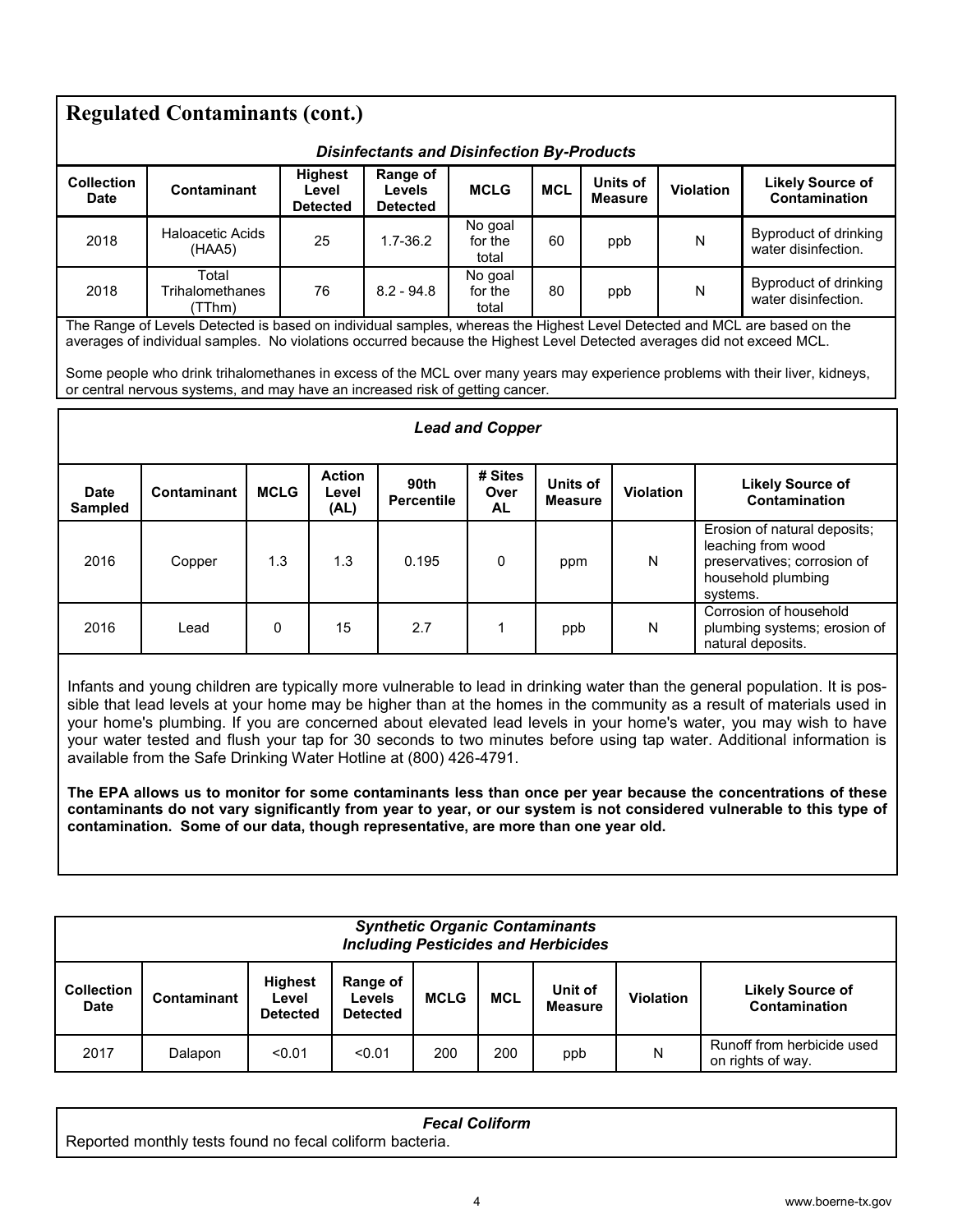| <b>Radioactive Contaminants</b>  |                                                  |                                            |                                       |             |            |                           |              |                                          |  |  |  |
|----------------------------------|--------------------------------------------------|--------------------------------------------|---------------------------------------|-------------|------------|---------------------------|--------------|------------------------------------------|--|--|--|
| <b>Collection</b><br><b>Date</b> | Contaminant                                      | <b>Highest</b><br>Level<br><b>Detected</b> | Range of<br>Levels<br><b>Detected</b> | <b>MCLG</b> | <b>MCL</b> | Unit of<br><b>Measure</b> | Violation    | <b>Likely Source of</b><br>Contamination |  |  |  |
| 2016                             | Gross Alpha<br>excluding<br>radon and<br>uranium | 3                                          | $0 - 3$                               | 0           | 15         | pCi/L                     | $\mathsf{N}$ | Erosion of natural deposits.             |  |  |  |
| 2016                             | Combined<br>Radium<br>226/228                    | 1.5                                        | $0 - 1.5$                             | $\Omega$    | 5          | pCi/L                     | N            | Erosion of natural deposits.             |  |  |  |
| 2016                             | <b>Uranium</b>                                   | 1.2                                        | $1 - 1.2$                             | $\Omega$    | 30         | ug/l                      | $\mathsf{N}$ | Erosion of natural deposits.             |  |  |  |

# **Secondary and Other Constituents Not Regulated** (No associated adverse health effects.)

Many constituents (such as calcium, sodium, or iron) which are often found in drinking water, can cause taste, color, and odor problems. The taste and odor constituents are called secondary constituents and are regulated by the State of Texas, not the EPA. These constituents are not causes for health concern. Therefore, secondaries are not required to be reported in this document but they may greatly affect the appearance and taste of your water.

| <b>Collection</b><br><b>Date</b> | <b>Constituents</b>                 | Average<br>Level | <b>Minimum</b><br>Level | <b>Maximum</b><br>Level | <b>Secondary</b><br>Limit | Unit of<br><b>Measure</b> | <b>Likely Source of</b><br><b>Constituent</b>                                                                    |
|----------------------------------|-------------------------------------|------------------|-------------------------|-------------------------|---------------------------|---------------------------|------------------------------------------------------------------------------------------------------------------|
| 2018                             | Calcium                             | 46               | 46                      | 46                      | <b>NA</b>                 | ppm                       | Abundant naturally occurring<br>element.                                                                         |
| 2018                             | Chloride                            | 17               | 17                      | 17                      | 300                       | ppm                       | Abundant naturally occurring<br>element; used in water<br>purification; byproduct of oil<br>field activity.      |
| 2017                             | Copper                              | 0.0038           | 0.0026                  | 0.0058                  | 1.0                       | ppm                       | Corrosion of household<br>plumbing systems; erosion of<br>natural deposits; leaching<br>from wood preservatives. |
| 2018                             | Hardness as<br>Ca/Mg                | N/A              | N/A                     | N/A                     | <b>NA</b>                 | ppm                       | Naturally occurring calcium<br>and magnesium.                                                                    |
| 2018                             | Magnesium                           | 13.6             | 13.6                    | 13.6                    | <b>NA</b>                 | ppm                       | Abundant naturally occurring<br>element.                                                                         |
| 2018                             | Manganese                           | 0.0039           | 0.0039                  | 0.0039                  | 0.05                      | ppm                       | Abundant naturally occurring<br>element.                                                                         |
| 2018                             | Nickel                              | 0.001            | 0.001                   | 0.001                   | <b>NA</b>                 | ppm                       | Abundant naturally occurring<br>element.                                                                         |
| 2018                             | Sodium                              | 8.01             | 8.01                    | 8.01                    | <b>NA</b>                 | ppm                       | Erosion of natural deposits;<br>byproduct of oil field activity.                                                 |
| 2018                             | Sulfate                             | 47               | 47                      | 47                      | 300                       | ppm                       | Naturally occurring; common<br>industrial byproduct;<br>byproduct of oil field activity.                         |
| 2018                             | <b>Total Alkalinity</b><br>as CaCO3 | 150.23           | 117                     | 172                     | <b>NA</b>                 | ppm                       | Naturally occurring soluble<br>mineral salts.                                                                    |
| 2018                             | <b>Total Dissolved</b><br>Solids    | 222              | 222                     | 222                     | 1000                      | ppm                       | Total dissolved mineral<br>constituents in water.                                                                |